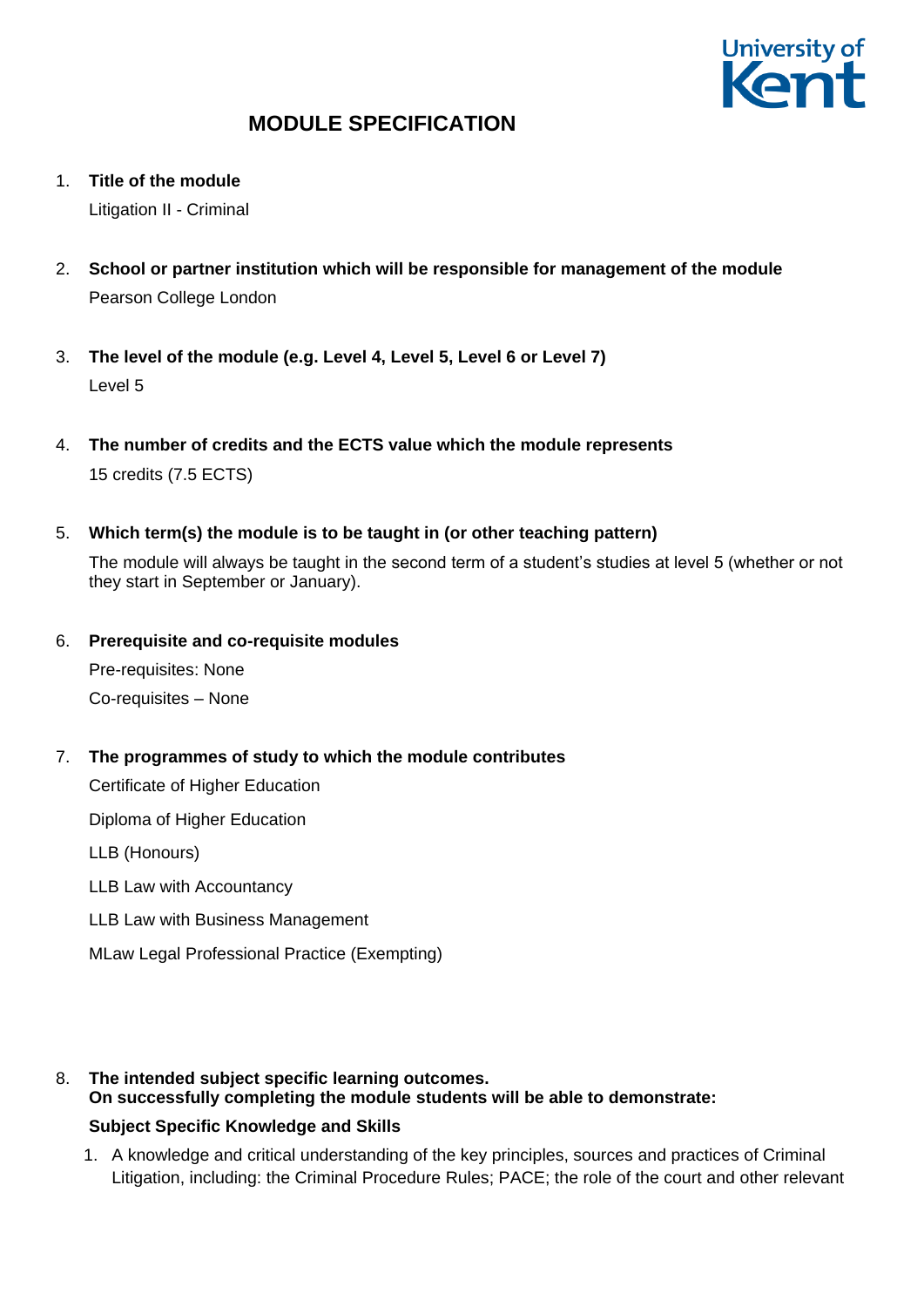

agencies e.g. the police; the rules relating to the admissibility of evidence; all aspects of the trial process; and sentencing.

- 2. An ability to apply their knowledge of criminal law and procedure to complex practical legal problems of the kind they might encounter in criminal practice, and derive reasoned conclusions that may form the basis for advice.
- 3. An ability to devise and sustain arguments based on appropriate and reflective use of the main modes of enquiry and sources within criminal law and procedure and critically analyse the information thereby collected, with a view to proposing informed and reasoned solutions to practical legal problems.
- 4. An ability to investigate and identify relevant facts, research and identify the corresponding legal issues, and advise accordingly on the legal consequences of particular courses of action.
- 5. An ability to use their knowledge and understanding of the process of Criminal Litigation to advance matters in this field of practice, for example by drafting the appropriate documentation for each stage of the process.
- 6. An ability to recognise those situations which raise ethical questions, and which may require an application of the Code of Conduct.
- 7. An ability to use the legal knowledge, skills, procedures and behaviours appropriate to each client and each transaction matter.
- 8. An ability to identify the client's goals and alternative means of achieving those goals, and offer reasoned advice to them, in light of their financial, commercial and, where relevant, personal priorities and constraints and the costs, benefits and risks involved with particular courses of action.

### 9. **The intended generic learning outcomes. On successfully completing the module students will be able to:**

An ability to communicate solutions to legal problems coherently and effectively to both lay and professional clients.

## 10. **A synopsis of the curriculum**

This module builds on the fundamental principles of law assimilated during the Criminal Law module, by giving students the knowledge and skills to understand how Criminal Law is applied in practical situations governed by the rules of criminal procedure and practice. Case studies, role-play and opportunities to draft criminal pleadings will provide students with a realistic setting within which to learn what happens to a person suspected of a criminal offence, who is then arrested and bailed prior to preliminary hearings, trial, conviction, sentence and appeal.

### 11. **Reading List (Indicative list, current at time of publication. Reading lists will be published annually)**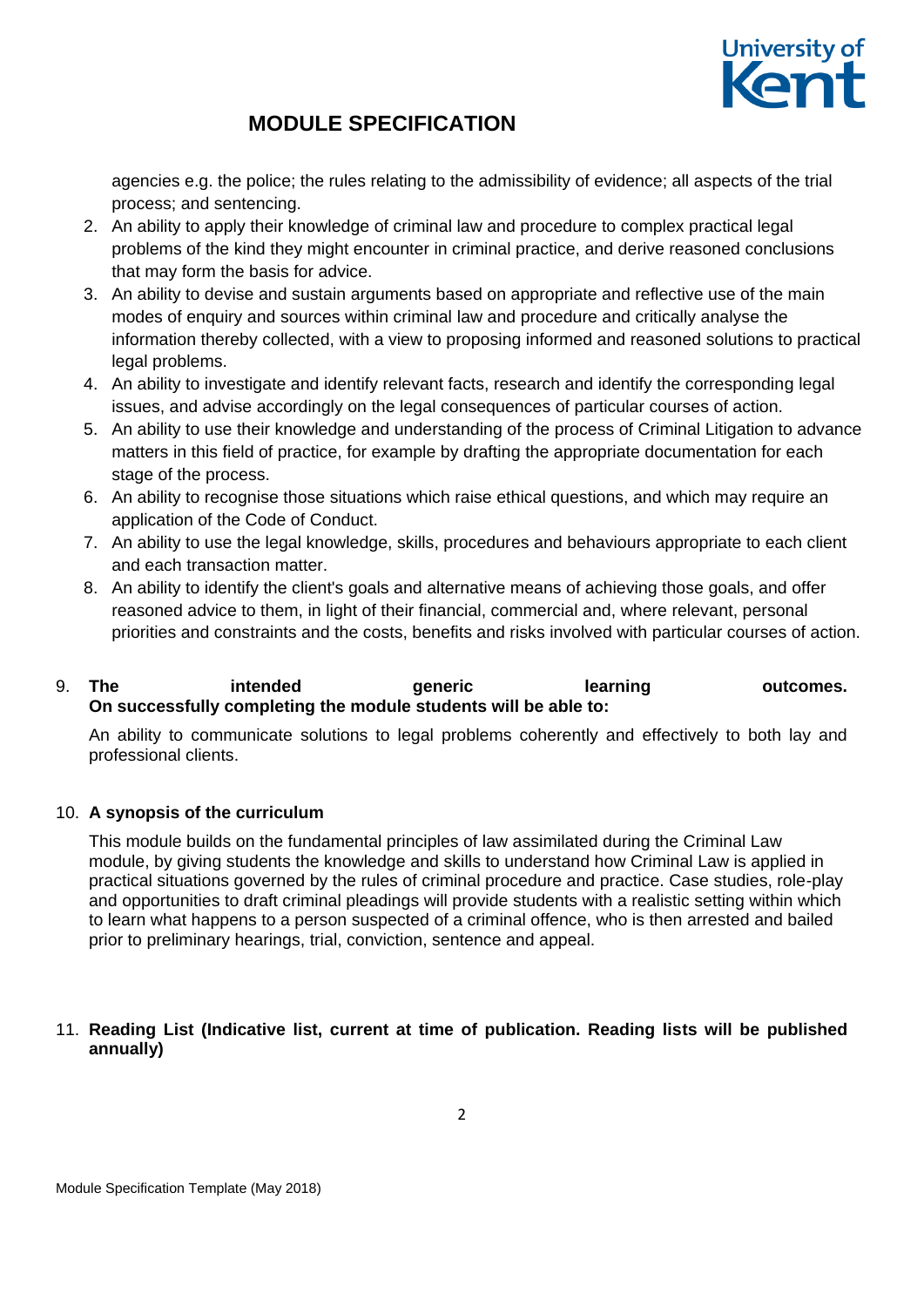

All textbooks and practitioner materials will be updated annually. Textbooks will be held in the latest edition and older editions will be withdrawn.

|                               | Title, author, publisher<br>$\bullet$                                                                                                                                                                                                                                                                |
|-------------------------------|------------------------------------------------------------------------------------------------------------------------------------------------------------------------------------------------------------------------------------------------------------------------------------------------------|
| <b>Core Text</b>              | Criminal Litigation: Practice and Procedure, Sharpley, D, Legal Practice<br>$\bullet$<br>Guide                                                                                                                                                                                                       |
| <b>Essential</b><br>Reading   | Archbold: Criminal Pleading, Evidence and Practice, [online] Westlaw<br>$\bullet$<br>A Practical Approach to Criminal Procedure, Sprack, J, OUP<br>$\bullet$<br><b>Current Sentencing Practice [online] Westlaw</b><br>$\bullet$<br>Renton & Brown Criminal procedure, [online] Westlaw<br>$\bullet$ |
| <b>Recommended</b><br>Reading | SRA Handbook [Online] https://www.sra.org.uk/handbook/ Solicitors<br>$\bullet$<br><b>Regulations Authority</b><br><b>SRA Code of Conduct [Online]</b><br>$\bullet$<br>http://www.sra.org.uk/solicitors/handbook/code/content.page Solicitors<br><b>Regulation Authority</b>                          |

### 12. **Learning and Teaching methods**

Learning and teaching takes place through four key activities. These comprise a blend of technical skills training; guided tasks assisting in self-directed research and study; practical application in a commercial context; and consolidation. The module assumes the student is a trainee in a criminal solicitor's firm.

### **Part A – Technical skills training**

The trainee is briefed in detail on the relevant legal area (this can take a variety of forms, including, for example: webinars; live and / or recorded lectures; and conference calls).

### **Part B – Self-directed research/Guided tasks**

The supervising partner will guide the trainee via e-mails and/or recorded voicemails into the relevant areas that need to be researched. This may include such activities as reading articles and practitioner texts and drafting relevant documentation.

### **Part C – Seminar**

The trainee will perform the tasks required (see below for examples of the kind of activities which will take place).

### **Section D – Consolidation**

This may be in the form of independent reflection / online student discussion forum / associated tutor dialogue (e.g. via email) as students absorb the issues raised in the briefings and seminars through the consolidation process.

As this is a practical course, the focus will be weighted to ensure understanding of the law before then applying it to the facts at hand. Examples of the kinds of activities students will be expected to undertake in the course of the module include:

Court visits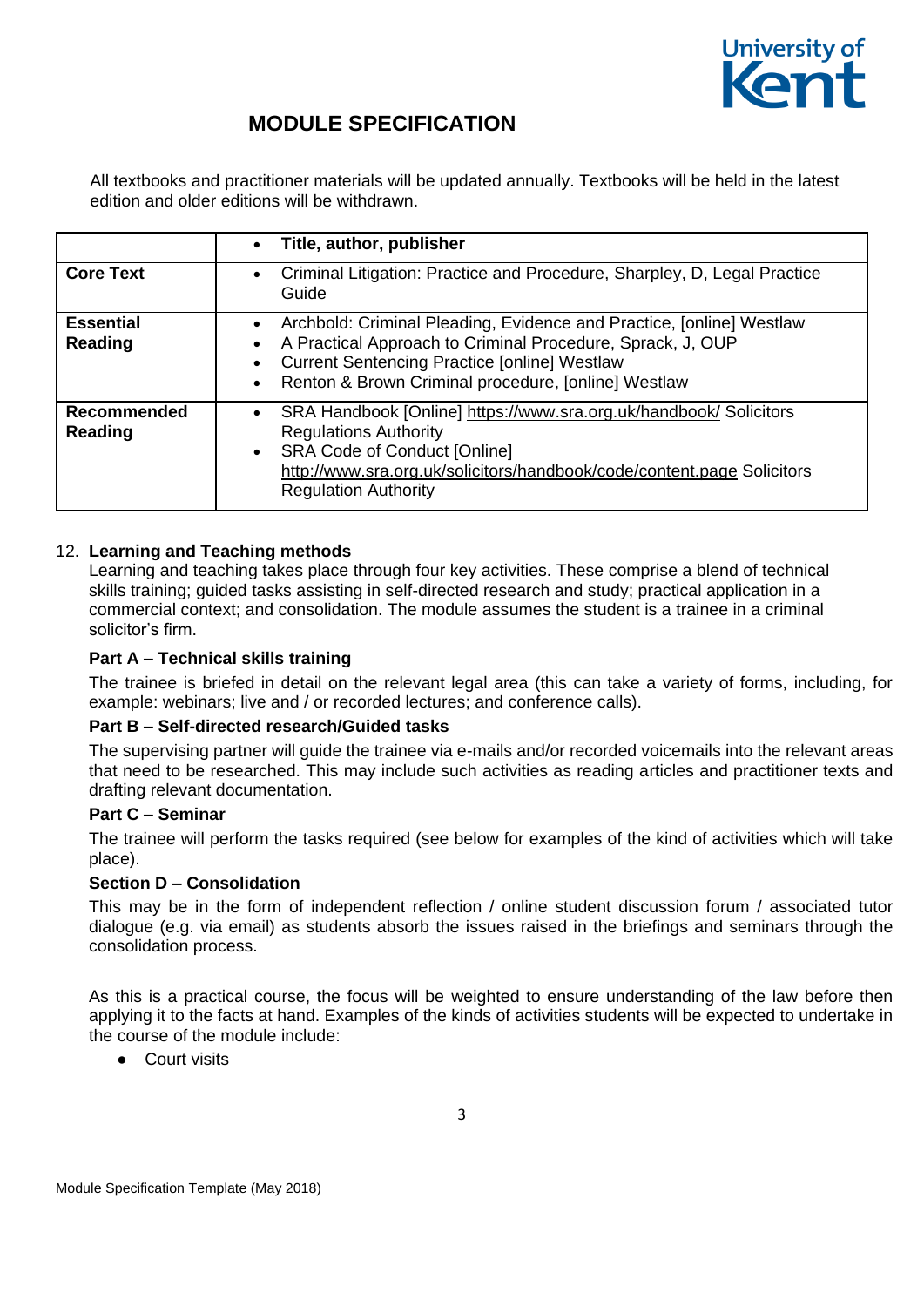

- Listen to a police officer outlining the allegation their client faces and be in a position to probe for more information
- Prepare for and participate in a mock police interview and identify relevant issues under PACE
- Listen to their client and take a full proof of evidence from him/her
- Draft an outline bail application on behalf of their client where bail is opposed by the Prosecution
- Complete a Plea & Trial Preparation Hearing form in order for the matter to be listed for trial
- Prepare outline cross examination questions and a draft closing speech for a trial.

Independent learning will include, private study, research, drafting, group work and assessment work.

| Activity                              | Notional Hours of Study                               |
|---------------------------------------|-------------------------------------------------------|
| Technical skills training             | 10                                                    |
| Self-directed research / guided tasks | 100 (including assessment preparation and completion) |
| Seminars                              | 20                                                    |
| Consolidation                         | 20                                                    |
| Total                                 | 150                                                   |

#### 13. **Assessment methods**

13.1 main assessment methods

This module will be assessed by a supervised assessment of 3 hours' duration, split into two parts:

Part A - A supervised practical, time-constrained test requiring written responses using a file of advance information (1.5 hours); (50%)

Part B - A supervised written assessment comprising: a) objective testing on the litigator's procedural and strategic decision-making; b) an evidence management test; c) a 'legal solutions' test based on a combination of seen and unseen information; and d) an ethics and professional conduct test (1.5 hours) (50%)

The pass mark for the module is 50%. Students will be required to attempt both parts of this assessment. Since the learning outcomes tested by each part overlap (see further detail below) an overall pass of 50% will be sufficient to pass the assessment.

This methodology reflects two key objectives: firstly, and most importantly, to assess that the learning outcomes set out above have been achieved by the students in a way which complies with the Legal Practice Course Assessment Regulations. Secondly, to align our assessment regime with that proposed by the Solicitors Regulation Authority for the new Solicitors Qualifying Exam.

The proposed assessment methodology, combining a transaction based examination with objective testing we feel achieves both of these goals.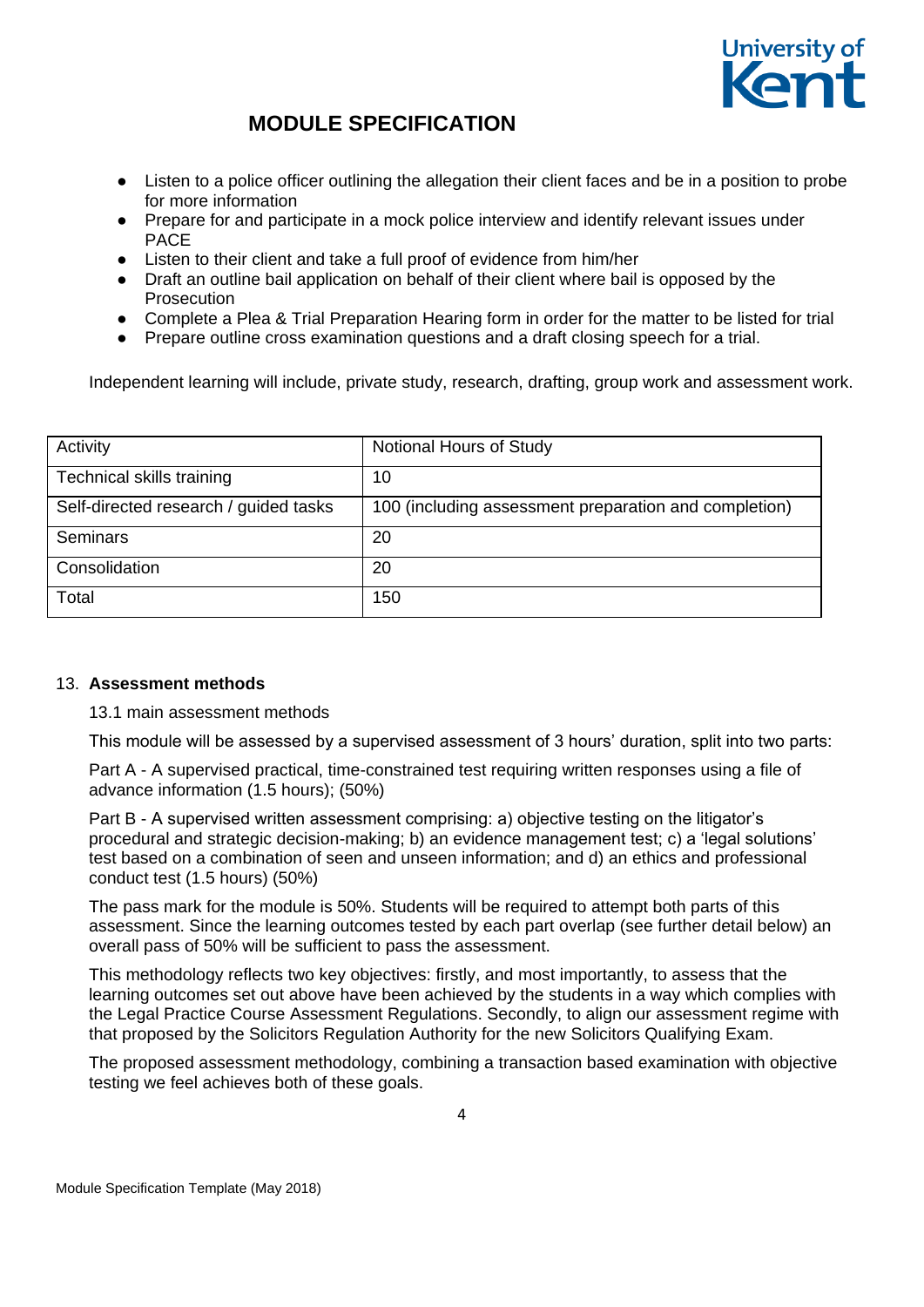

### **13.2 Reassessment methods**

| 14. Map of Module Learning Outcomes to Learning and Teaching Methods and methods of |
|-------------------------------------------------------------------------------------|
| <b>Assessment</b>                                                                   |

| <b>Module</b><br>learning<br>outcome       | <b>Hours</b> | SS1     | SS<br>$\overline{2}$ | SS <sub>3</sub> | SS4          | SS <sub>5</sub> | SS <sub>6</sub> | SS7      | SS <sub>8</sub> | <b>GTS</b><br>1 |
|--------------------------------------------|--------------|---------|----------------------|-----------------|--------------|-----------------|-----------------|----------|-----------------|-----------------|
| Learning/<br>teaching<br>method            | allocated    |         |                      |                 |              |                 |                 |          |                 |                 |
| <b>Private Study</b>                       | 108          | X       | X                    | X               | X            | $\sf X$         | X               |          | X               | X               |
| <b>Group Study</b>                         | 10           |         | $\sf X$              | $\sf X$         | X            | $\sf X$         | $\mathsf{X}$    | $\sf X$  | X               | $\sf X$         |
| <b>Technical</b><br><b>Skills Training</b> | 12           | $\sf X$ |                      |                 | $\mathsf{X}$ | $\mathsf{X}$    | $\mathsf{X}$    | X        |                 | X               |
| <b>Seminar</b>                             | 20           | X       | X                    | $\sf X$         | X            | X               | X               | $\times$ | X               | X               |
| <b>Assessment</b><br>method                |              |         |                      |                 |              |                 |                 |          |                 |                 |
| Part A                                     |              | X       | X                    | $\sf X$         | X            | $\sf X$         |                 | X        | X               | X               |
| Part B                                     |              | X       | X                    |                 |              | X               | X               | X        | X               | X               |

#### 15. **Inclusive module design**

The Collaborative Partner recognises and has embedded the expectations of current disability equality legislation, and supports students with a declared disability or special educational need in its teaching. Within this module we will make reasonable adjustments wherever necessary, including additional or substitute materials, teaching modes or assessment methods for students who have declared and discussed their learning support needs. Arrangements for students with declared disabilities will be made on an individual basis, in consultation with the Collaborative Partner's disability/dyslexia student support service, and specialist support will be provided where needed.

### 16. **Campus(es) or Centre(s) where module will be delivered:**

Pearson College London